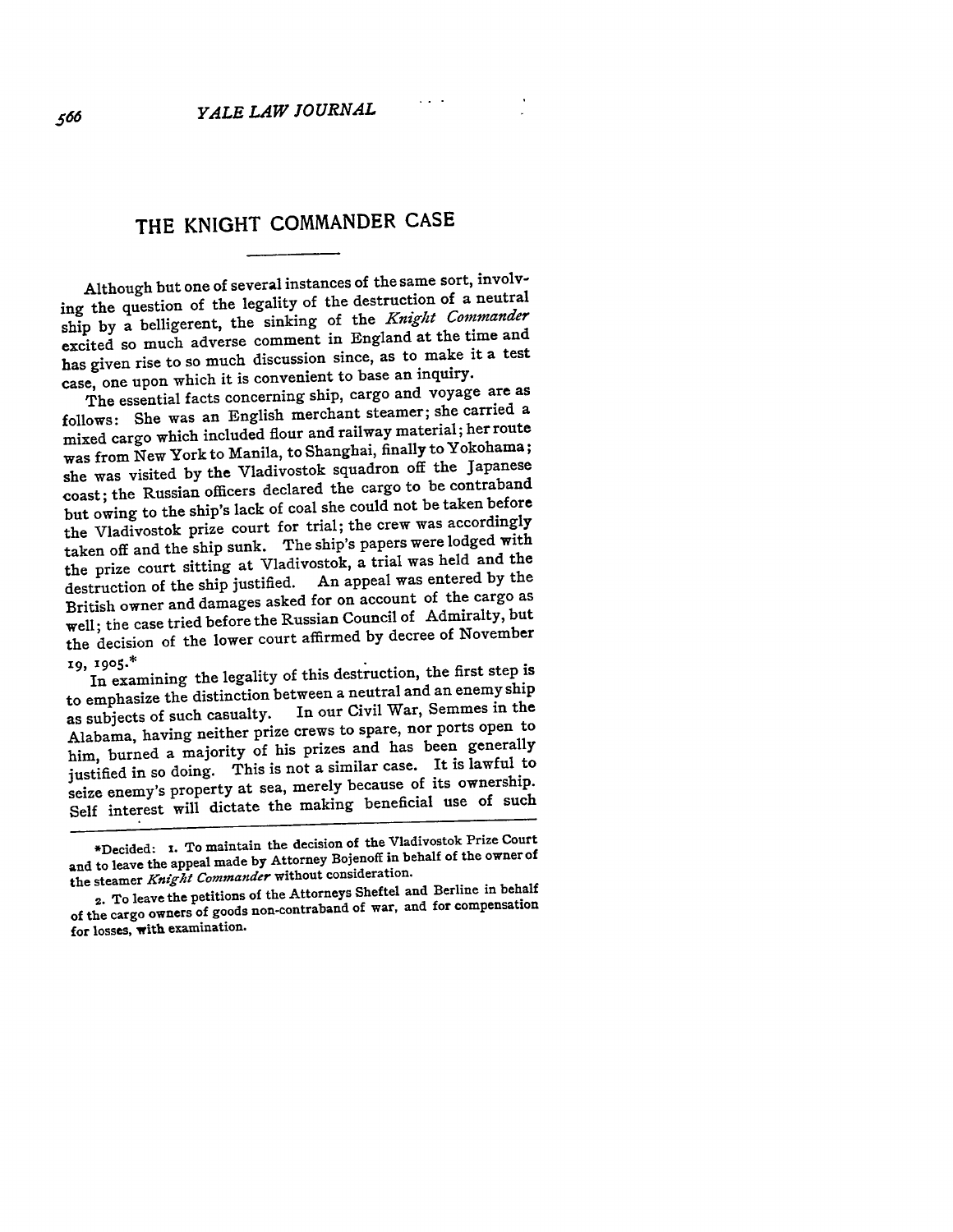## *PRESIDENT'S ADDRESS-AMERICAN LA WSCHOOLS 567*

property if it can be carried *infra praesidia;* if not it may be destroyed. But it is not lawful to seize the property of neutrals unless it is engaged in a forbidden trade. As there was no claim that either the *Knight Commander* or its cargo were Japanese property, the reason above given to justify destruction, viz.: that it was enemy's property, is inapplicable.

Of all forms of forbidden trade, perhaps the carrying of contraband is the most common. The rule governing this traffic is very dlear. The *onus* of prevention rests upon the belligerent injured **by** it, the neutral state merely warning its own subjects of the risk of confiscation involved. To make goods contraband, they must be shown to be directly available for carrying on war and also to have a hostile destination. For instance, gunpowder bound for the German colony of Kiao Chau would not have this character. The ship is not involved in the penalty, nor the noncontraband portion of the cargo, unless under exceptional circumstances which prove complicity, such as identity of ownership or such a preponderance of contraband in the cargo as to argue the voyage to have been undertaken for its sake, to argue complicity. But ordinarily the ship is not confiscated with the guilty portion of the cargo. It is important to bear this in mind. Now this statement of the rule, making it essential to know the character of the goods, the ownership of the entire cargo, the ownership and final destination of the ship, shows the need of a searching investigation and one of a truly judicial nature before condemnation can take place, lest injustice be done. And so the final condition of the infliction of penalty for carrying contraband is that sentence must be passed upon it **by** a prize court.

We are now ready for our real inquiry which is twofold: may neutral contraband be lawfully destroyed at sea without judicial condemnation under any circumstances; may it be so destroyed subject to compensation, the *Knight Commander* being taken as .a case in point.

These are the considerations involved:

- **(i)** The injustice of penalizing a ship not shown to be guilty.
- (2) The insufficiency of an ex parte examination of cargo at sea.
- **(3)** Validity of excuses for destruction.
- **(4)** The doctrine of conditional contraband; its application to this cargo.
- **(5)** Is destruction ever permissable?
- **(6)** Is destruction lawful subject to compensation?

Let us examine these questions seriatim; certain being capa-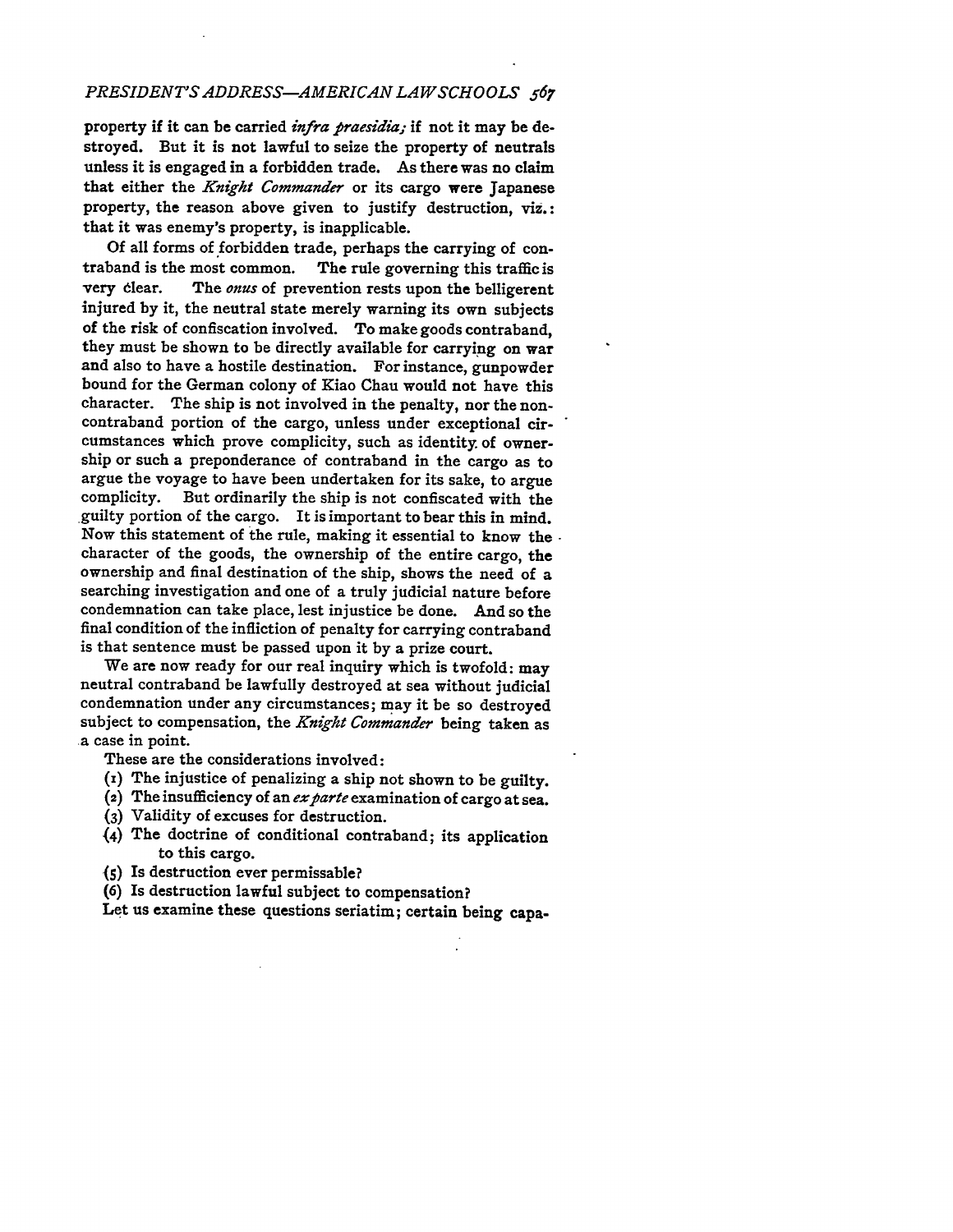ble of determination **by** the light of reason solely, while others rest upon precedent and the opinions of jurists.

So far as I am aware the injustice of destruction attaching as a penalty to the neutral ship, even granting that it is carrying contraband, has not been sufficiently emphasized in the *Knight Commander* case.

The argument is this: To condemn a ship carrying contraband it must be shown that it belonged to the owner of the contraband or that the contraband formed so large a portion of<br>the cargo as to prove complicity. This is an intricate business the cargo as to prove complicity. of a highly judicial nature, demanding the production of papers and examination of witnesses. It will be later shown what grave doubt existed as to the really contraband character of the cargo in question. But laying this aside, the case in point shows us a penalty, namely, the loss of the ship, which according to the accepted rules governing contraband would not have been inflicted by any well-regulated prize court, unless the owner of the ship was shown to be the owner of the cargo as well, as to which there is no proof that the searching officer made inquiry. Thus we find no proof that the searching officer made inquiry. this case to involve an enlargement of the accepted penalties for carrying contraband.

 $2.$  The vast difference between the cursory ex parte judgment upon all the facts in a ship's case, and a judicial examination of the same is also to be noted as a sound reason against the prac-<br>tice we are considering. In port, the cargo can be landed, its In port, the cargo can be landed, its character ascertained, its ownership inquired into, the ship likewise investigated, its destination learned and witnesses summoned in proof of all, beside that evidence which the ship's papers give. This trial, before a court trained to jiudge the credibility of evidence, if properly conducted, creates so strong a presumption of guilt or innocence that few governments will venture to chal-<br>lenge its verdict. It must be admitted that the prize court of It must be admitted that the prize court of first instance sitting at Vladivostok seems to have been scarcely a judicial body; it seems to have existed for condemnation only. This apparent blemish upon the Russian judicial system may lower the Vladivostok court in our eyes but it will not thereby<br>raise the navy officer into a satisfactory iudicial position. He raise the navy officer into a satisfactory judicial position. cannot unload the cargo; he at best can only guess the uses of the cargo; its ownership and that of the ship are shown to him **by** the ship's papers, not **by** outside evidence; he assumes judicial functions without being in possession of the facts or having a judicial mind. It is as if the sheriff were to judge the guilt of a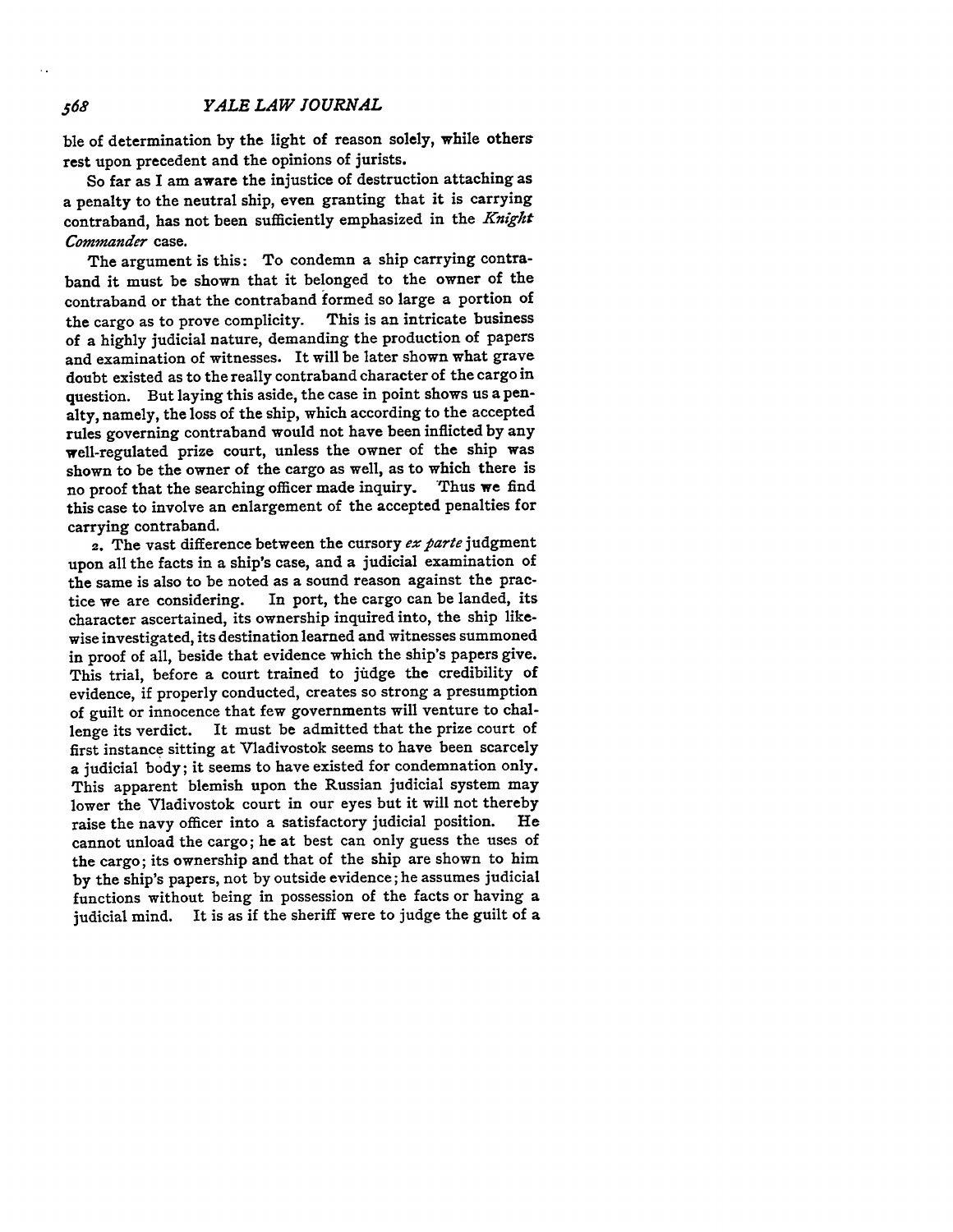supposed criminal whom he had arrested, and not only impose sentence but execute it on the spot even to the death penalty. This evident misplacing of the judicial function is a strong argument against the legality of the act under review. This was keenly felt in England by the government. The Marquis of Lansdowne said, in the House of Lords, July **28, 1904,** "Upon no hypothesis of International Law can we conceive that a neutral ship, even if it be ascertained that her cargo included contraband of war, could be destroyed in this manner upon the mere fiat of the commanding officer of the capturing squadron and without reference to a properly constituted prize court." (London Times, **July 29, 1904.)**

And the same day in the Commons, Balfour characterized the practice as follows: "Evidently if it is left to the captain of a cruiser to decide on his own initiative and authority as to whether the particular articles carried **by** the ship do or do not belong to the category of contraband of war, what is not merely the practice of nations but what is a necessary foundation of equitable relations between belligerents and neutrals, would be cut down to the root." He was speaking generally, but went on to say specifically of the *Knight Commander* case, "In our view that is entirely contrary to the accepted practice of civilized nations in the case of war."

**3.** What were the excuses for a failure to carry the alleged prize before a court for trial?

The justification seems to have been founded upon certain clauses in the Russian prize regulations issued March **25,** 1895. These stipulated that "in extraordinary cases where the saving of a seized vessel is rendered impossible by its bad condition, its low value, the danger of its being retaken by the enemy, the fact of its being at a considerable distance from Russian ports, or the ports being in a state of blockade and dangers threatening the capturing vessel or its operations, the naval commander may on his own responsibility burn or sink the vessel seized after having landed the persons on board and as far as possible the cargo, as well as having taken other measures for the preservation of papers and other articles on board likely to be required" at an investigation before a prize court. A statement by the naval commander responsible for the act was also provided for. Now according to a dispatch in the *London Times* of August **3, 1904,** Vice-Admiral Skrydloff telegraphed his Czar that the *Knight Commander* could not be sent to port to be tried owing to her lack of coal.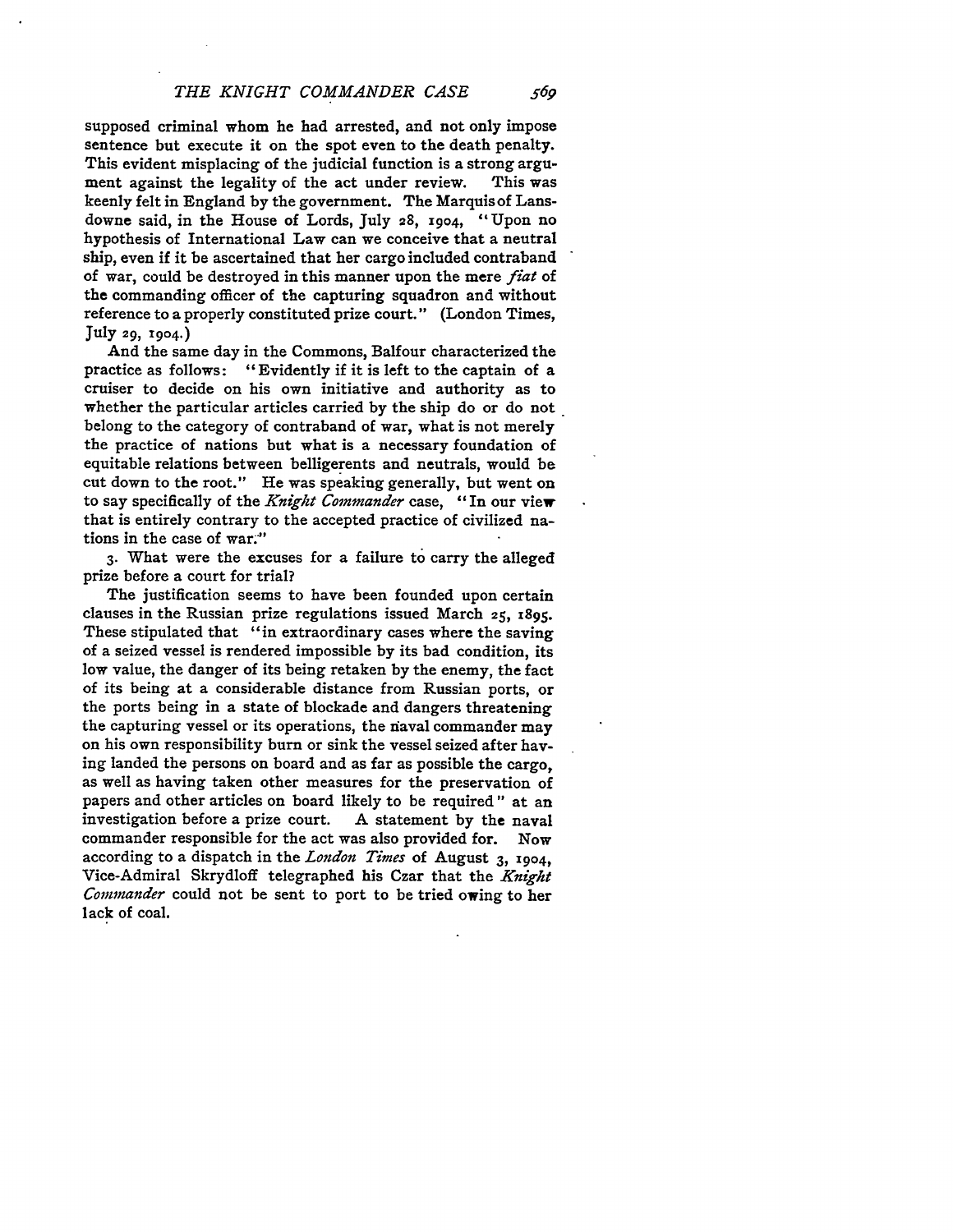Here there are three things to be remarked: first, that the ship being sunk, her sufficiency of coal to carry her several day's sail beyond her destination could neither be proved nor disproved.

Again, although these regulations might justify the Russian Admiral, they could not excuse the Russian government unless they can be shown to be in conformity with usage.

And thirdly, there is nothing in these regulations so far as noted, to show whether they were really intended to apply to neutral vessels, it being usual for states to prescribe rules as to the treatment of enemy vessels, destruction amongst them.

That the eminent Russian publicist Professor de Martens, twenty years before had excused the destruction of prizes is recalled by Professor Holland, he alleging the distance of Russian ports from the scene of possible naval operations, so that what other states will resort to only in extremity, will become for Russia the rule, though frankly admitting that such a practice would raise against his country universal dislike-yet even here there is no certainty that destruction of neutral prizes is included in this claim.

4. Hitherto we have gone on the assumption that the *Knight Commander* contained some contraband. examine this question. Her cargo, by the *London Times* report, was said to be "rails, rice and flour." Admiral Skrydloff wired that railway material made up a considerable part of the *Knight* Assuming that she carried railway iron and breadstuffs, bound for an enemy's port, namely, Yokohama, could these by the accepted usage be held to be contraband?<br>This brings up the doctrine of conditional contraband. Very This brings up the doctrine of conditional contraband. briefly this means that articles capable of use in peace as well as war, must have their intended military availability and purpose<br>shown to render them guilty. Thus according to this doctrine Thus according to this doctrine the railway plant carried by the *Knight Commander* would be contraband only if it could be shown to be intended for military<br>use in Korea or Manchuria. As its destination was Yokohama use in Korea or Manchuria. this would be difficult. So likewise the foodstuffs on board unless intended specifically for army use, must be held innocent. Without going at length into this doctrine it is enough to say that it was originated by Lord Stowell in the Jonge Margarctha (i. **C.** Rob. i89); followed by our own Courts in the *Commercen* **(x** Wheat. **382);** and since upheld by most writers of these two countries and by a certain number of continental publicists. For a fuller discussion I refer to Professor Hershey's note, in his

570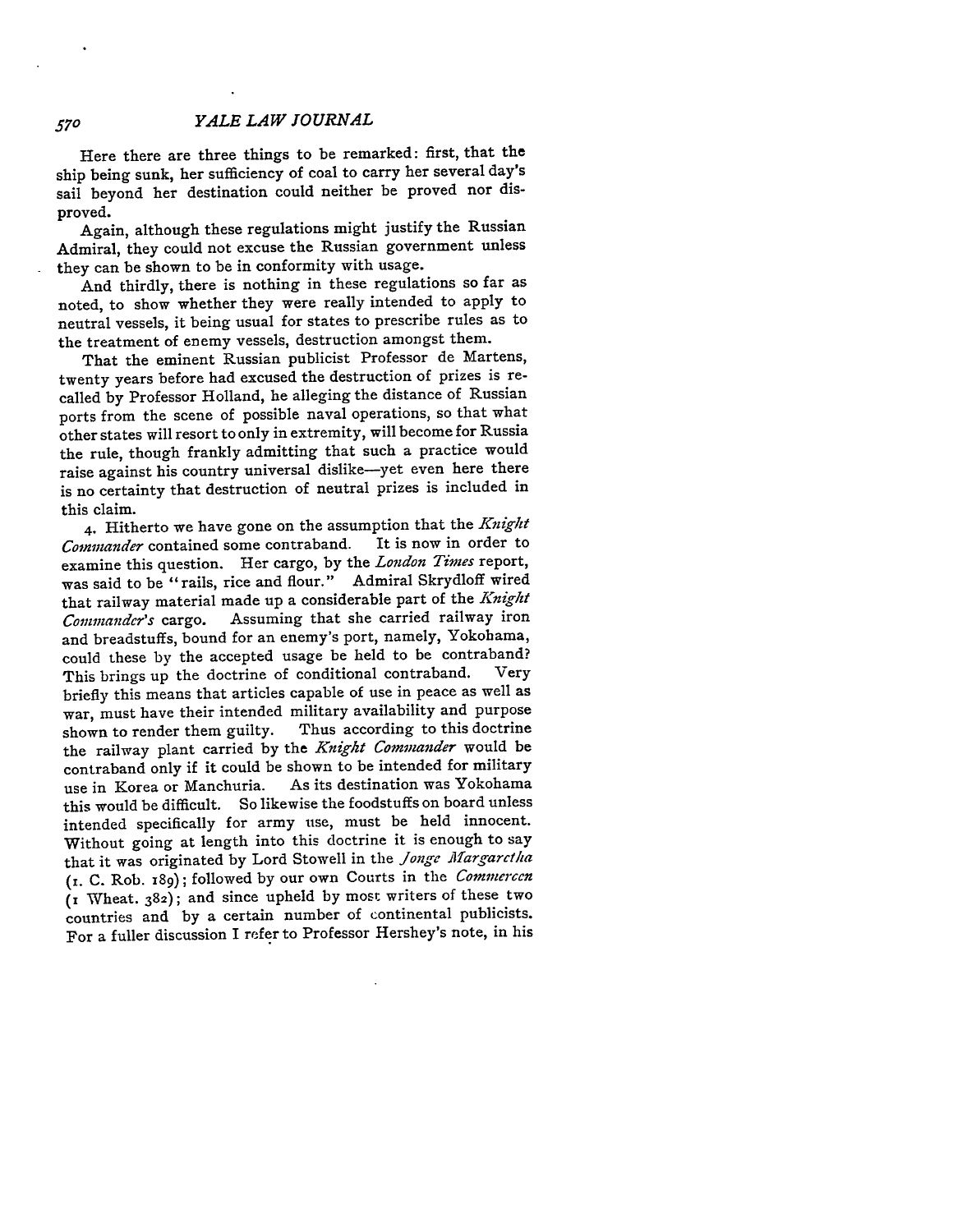recent and valuable work on the International Law of the Russo-Japanese war, **p.** 161, or Scott's Cases. The regulations governing the British, Japanese and United States navies recognize the doctrine.

But the Russian government at the outset of the war dodged the question **by** the simple expedient of declaring *all* foodstuffs, *all* fuels, *all* railway material to be contraband "if they are transported on the account of or are destined for the enemy" ignoring the factor of their military use. The continental writers do not, however, support the Russian contention but the contrary, for they incline to hold that these articles, *ancipitis usus*, can never be held contraband not that they are always so. Thus whatever one may think of the doctrine of conditional contraband, the *Knight Commander* case illustrates a novel and arbitrary enlargement of the list of contraband and one without precedent, save that attempt of France to make rice contraband in her affair with. China in **1885,** an attempt which was not put to the test. And Russia herself later in the recent war seems to have held provisions to be conditionally, not absolutely contraband.

**5** and **6.** Quite apart from the questions above discussed, we now ask whether the destruction of a neutral ship is ever justifiable or is justifiable subject to the payment of compensation. The two questions are not easily separable and are therefore considered together.

To the first question Phillimore and Hall reply, no. Hall declares that the destruction of a neutral ship is a "punishable wrong; if it cannot be brought in for adjudication it can and and ought to be released." Sec. **277.** Taylor, Sec. **69r,** says the same. Lawrence, Sec. **2 15,** is of the opinion that neutral owners "have a right to insist that an adjudication upon their claim shall precede any further dealings with it." Snow in his manual for the **U. S.** Navy, **p.** 164, is even more explicit. "Neutral property can only be transferred and condemned **by** proper courts and trial so it is not proper to destroy it. If a neutral vessel cannot be brought into port for adjudication, it should be released." And the latest British writer, Oppenheim (II. p. **470),** is to the same effect. "The rule is that a neutral prize must be abandoned in case it cannot, for any reason whatever, be brought to a port of a Prize Court." Various cases adjudicated are to the same purport. I quote a single one. The Felicity **(2** Dodson **380)** in which Sir W. Scott thus expresses himself: "If a neutral ship or protected ship is destroyed **by** a captor either wantonly or under an alleged necessity in which she herself was not directly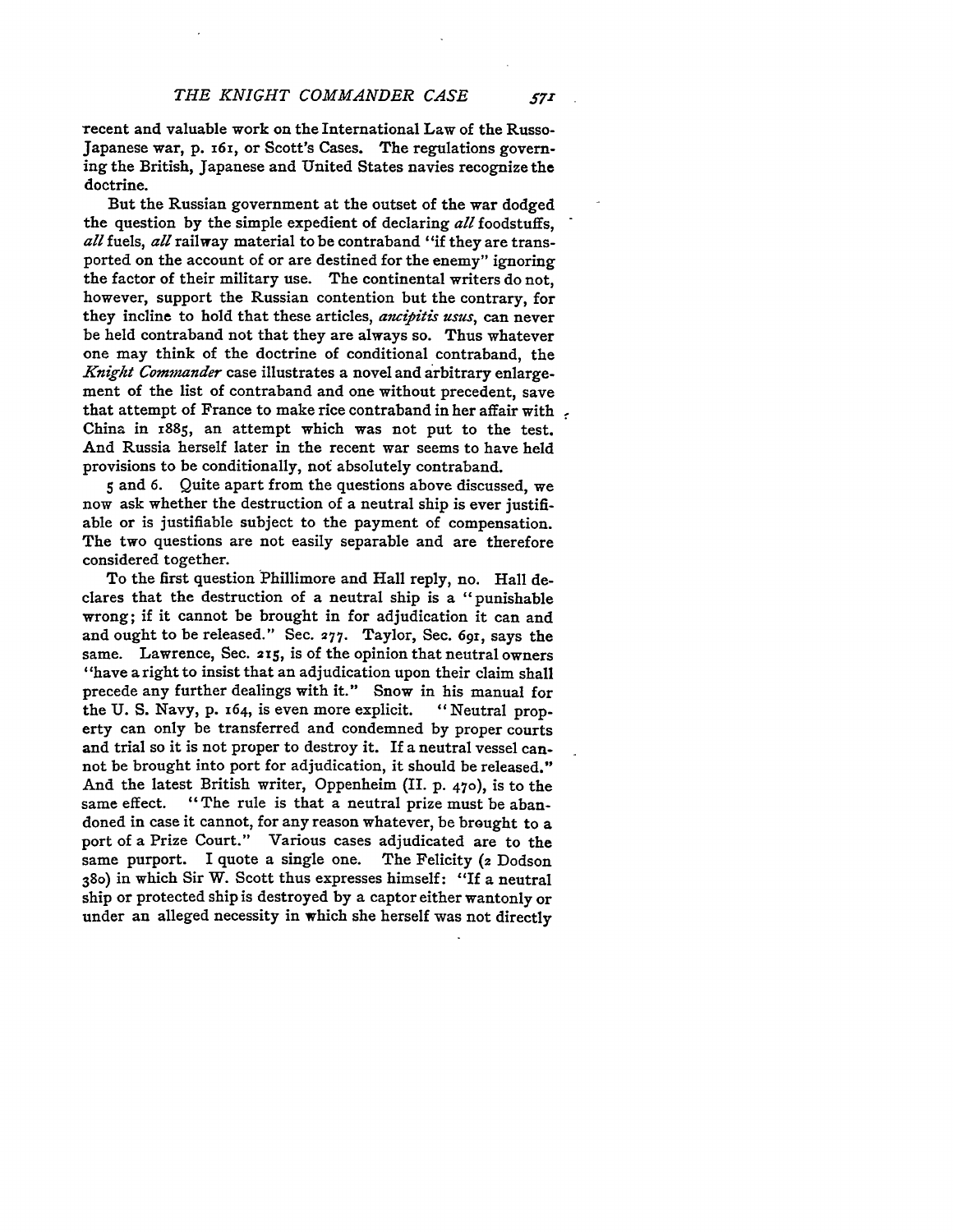*YALE LAW JOURNAL*

involved, the captor or his government is answerable for the spoliation." He mentions compensation it is true but as a penalty for a wrong not as legalizing the act of destruction. This great Admiralty judge goes on to say "If impossible to bring in, their next duty is to destroy enemy's property. Where doubtful whether enemy's property, and impossible to bring in, no such obligation arises and the safe and proper course is to dismiss. Where it is neutral the act of destruction cannot be justified to the neutral owner **by** the gravest importance of such an act to the public service of the captor's own state; to the neutral it can only be justified under any such circumstances **by** a full restitution in value."

Amongst foreign publicists are also found those who fully adopt this rule, that destruction of the neutral ship and cargo are unlawful. Thus Kleen (II. **530):** "Or, ce qui est absolument contraire au droit international, c'est de détruire sans jugement régulier des prises neutres." "La destruction d'une propriété neutre n'est jamais une nécessité de la guerre, car le belligérent ne se défend pas par cela contre son ennemi." Both British and and Japanese Admiralty regulations likewise forbid destruction of the neutral.

To the contrary may be cited Art. 5o, of the **U. S.** Naval War Code, which allows destruction in case of controlling reasons, "if there should be no doubt that the vessel was a proper prize," but without applying this rule specifically to neutral ships, and without a trial and condemnation can neutral ships, *be proper prize* without doubt.

"France allows her captors to destroy prizes-apparently neutral as well as enemy prizes-where the destruction is necessary for the safety of the captor or for the success of his operations." (Oppenheim, II. p. **471.)**

The Institute of International Law in **z882** adopted a code which regulated maritime capture. Art. **5o ,** reads: "It shall be permitted a captor to sink or burn his prize after taking on board her crew and as much of her cargo as possible and preserving her papers for the judicial inquiry and for the owners' claims **;"** in five cases of necessity, viz.: the unseaworthiness of the prize; storm; danger of recapture; lack of men; distance from home port. But this again is not in so many words made applicable to neutrals.

In **1887** the Institute enlarged and repeated this code. The same want of explicitness runs through the opinions of continental writers, who are commonly cited on the affirmative of this

*572*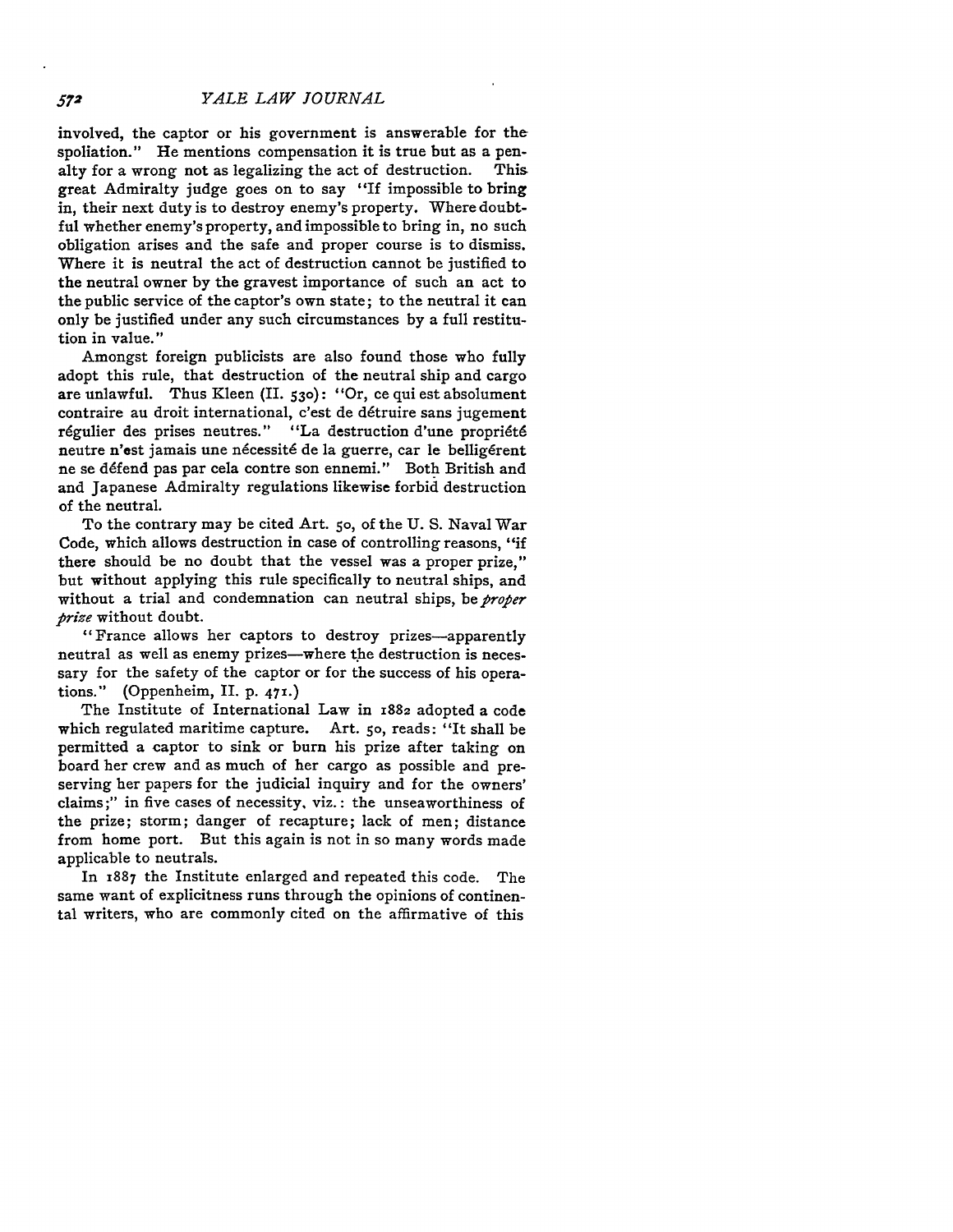question. They allow the destruction of prizes but fail to spec**ify** that they mean both neutral and enemy ships. And even so they are lukewarm advocates. Calvo brings their opinions together (V. **277).** Thus Bluntschli declares .that the captured ship as a rule must be sent before the. captor's prize court. One is never authorized to destroy a prize under the pretext that the captor's ports are blockaded. Such a difficulty does not enlarge the rights of the captor. The destruction of the captured ship is only justifiable in case of absolute necessity.

Boeck argues that one may destroy ships as one may destroy property in land warfare, on the basis of military necessity but with the reservation that every prize must be judged.

Perels says that destruction of a prize is only justifiable if said prize could not be sent in without serious risk. After its destruction a judicial decision must confirm the validity of the capture. This if found to be illegal must be indemnified.

His own views' Calvo does not clearly give but **by** way of illustrating them cites the case of two German ships sunk **by** a French cruiser in 1870. They were enemy ships but with neutral goods on board which also perished. A claim for damages was made against France because, under the Declaration of Paris, such goods in an enemy's ship were exempt. This claim Calvo repudiates, as the French prize court did, on the ground that the destruction of the ships was justified **by** the necessity of "preserving the safety of the captor's operations," and granting the legality of this act, neutial goods, however exempt from capture, cannot be held exempt from incidental destruction.

In support of the legality of destroying neutral prizes under special conditions, Oppenheim cites Fiore, Geffeken, Martens and Dupuis. It may be doubted, however, if they preserve the distinction between neutral and enemy prizes sharply, and one must remember that the continental publicists have in the main advocated leniency rather than harshness in the rules of prize, opposing the doctrines of the English Admiralty Courts.

It is at least permissible to say that there is no consensus of clear unequivocal opinion amongst continental writers in favor of the Russian contention, but only here and there an expression capable of being so construed, while British opinion is nearly a unit in forbidding destruction under any and all circumstances. One English publicist of authority, however, fails to share in the extreme view. In a paper read before the British Academy in April, **x9o5,** and printed in the "Fortnightly Review" of May, **19o5,** Professor Holland, discussing the neutral duty of acquies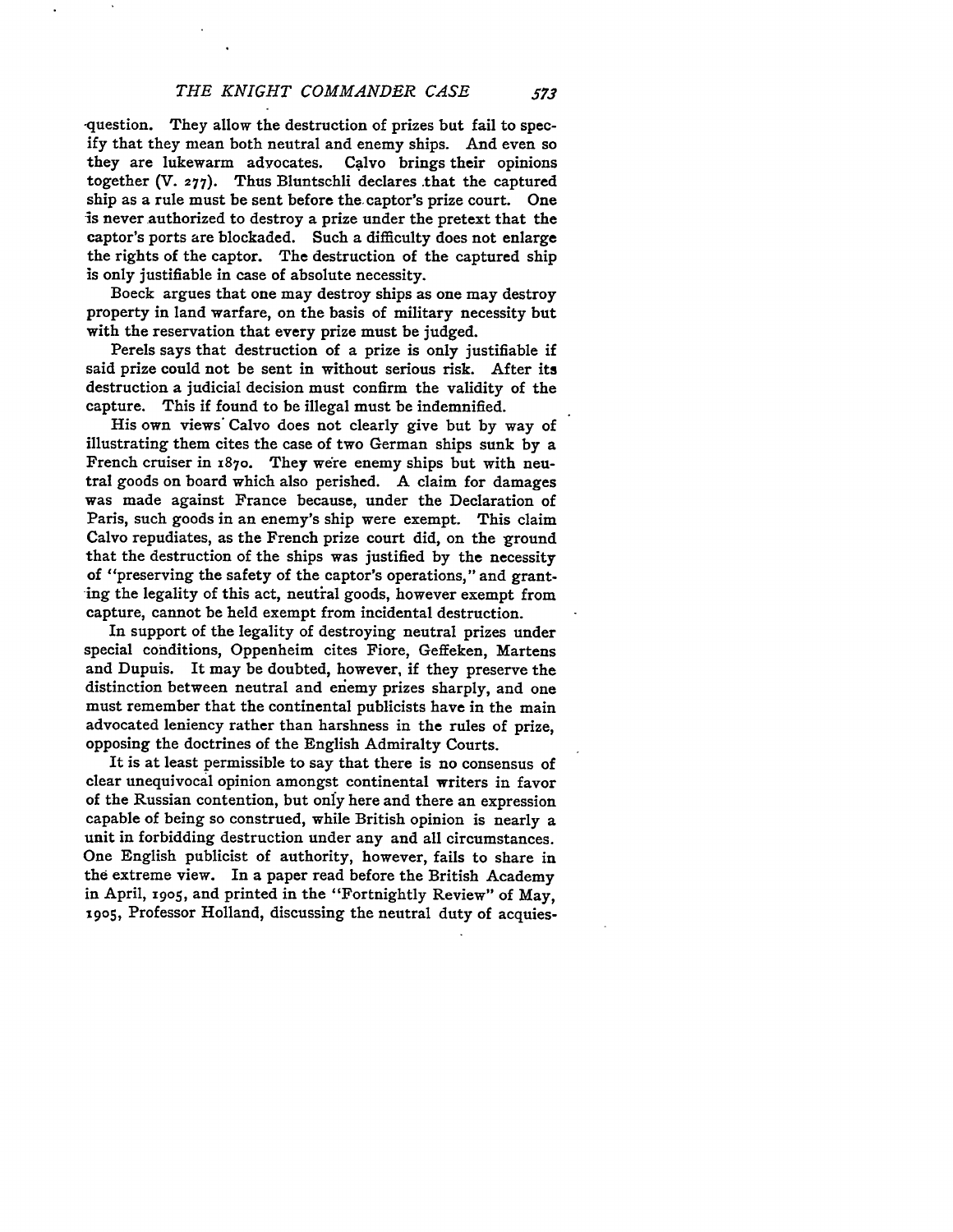*YALE LAW JOURNAL*

cence in belligerent acts, touches upon the *Knight Commander* case and what it illustrates. "If, however, the ship or cargo be neutral, the matter is not so simple. The Neutral Government is not bound to acquiesce in the destruction of the possibly innocent property of its subjects, at any rate unless some overwhelming necessity can be shown for the course which has been adopted; if indeed even overwhelming necessity would be sufficient to justify it. This is of course the question raised by the sinking of the British ship *Knight Commander,* which was effected on July 23rd, **1904,** in accordance with the Russian instructions and was approved of by the Vladivostok Prize Court. The attitude of the British Government has been all along adverse to the legitimacy of such a step. Before the occurrence our ambassador had intimated our disapproval of the Russian instructions on the point and he presented a strong protest against the sinking five days after its occurrence. The incident was discussed in both Houses of Parliament (July 28th, August 11th) and was spoken of by ministers as an 'outrage, 'a serious breach of International Law.' I am not sure that this language could be fully supported by a reference to the opinion and practice of nations. While it is, on principle, most undesirable that neutral property should be exposed to destruction without enquiry, cases may occasionally occur in which a belligerent could hardly be expected to permit the escape of such property, though he is unable to send it in for adjudication. The contrary opinion is, I venture to think, largely derived from a reliance upon detached paragraphs in one of Lord Stowell's judgments on the subject, judgments which, taken together, show little more than that in his view no plea of national interest will bar the claim of a neutral owner to be fully compensated for the value of his property, where it has been destroyed without judicial proof of its noxious character. 'Where doubtful whether enemy property and impossible to bring in, the safe and proper course,' says Lord Stowell, 'is to dismiss.' The Admiralty Manual of 1888 accordingly directs commanders who are unable to send in their prizes, to 'release the vessel and cargo without ransom unless there is clear proof that she belongs to the enemy.' This indulgence can hardly, however, be proclaimed as an established rule of International Law, in the face of the fact that the sinking of neutral prizes is under certain circumstances permitted by the Prize Codes, not only of Russia but also of such Powers as France, the United States and Japan **(1904.)"** This able and interesting exposition of the law as to

574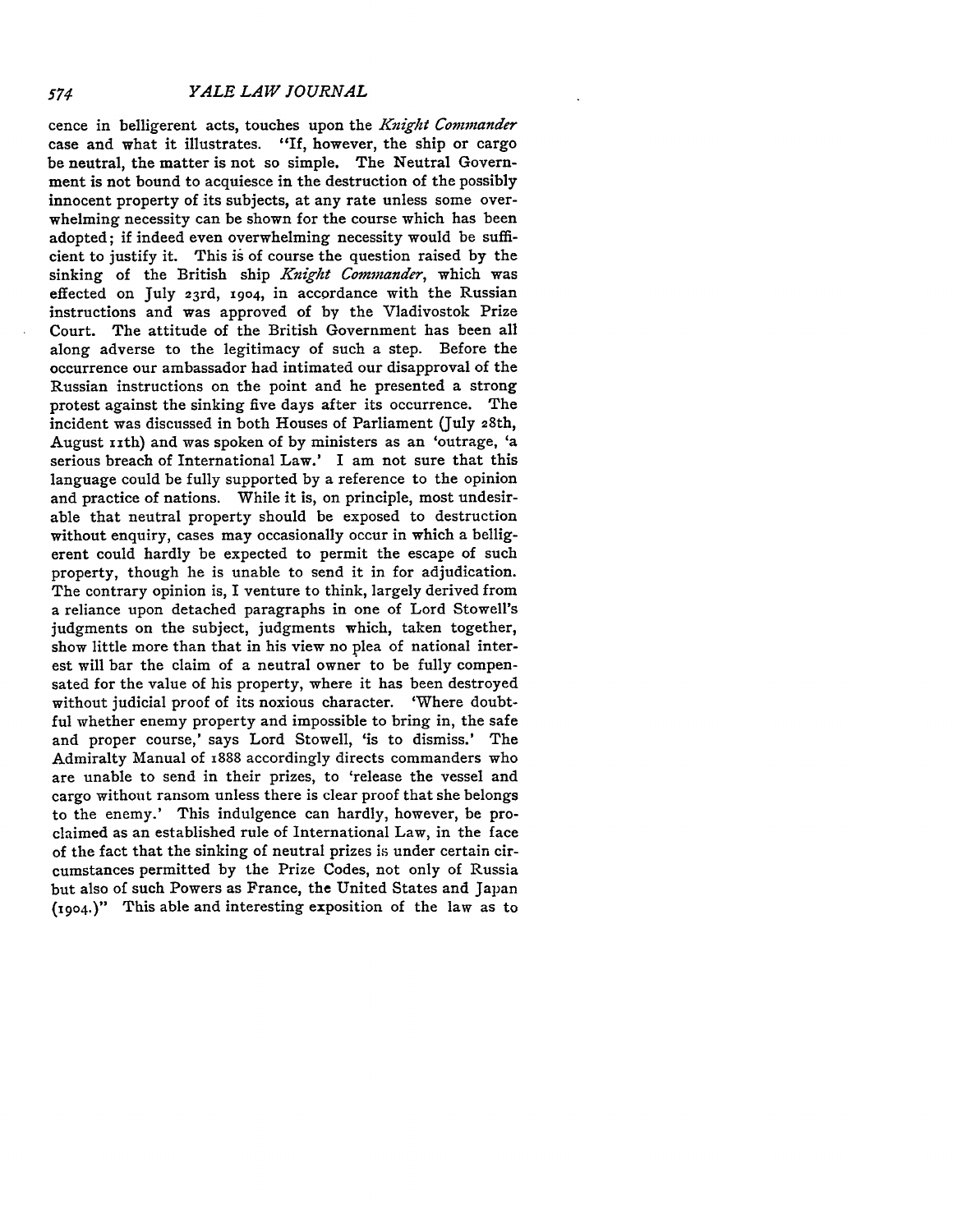*575*

the destruction of neutral prizes, is the strongest argument for the Russian view which appeared in England from any one of competence. Yet it will be noticed how guarded and qualified its language is. Moreover, there may be two opinions as to the meaning of Lord Stowell's dictum in the "Felicity." The phrase "no such obligation arises" (see above) which Prof. Holland does not quote, to my mind marks off the status of enemy ships and the reason for their destruction from that of neutral ships and the necessity for compensation in their case if destroyed, in such fashion as to show that the Judge considered such destruction thoroughly illegal. As for the language of the Prize Codes of the United States, Japan and France, to which Prof. Holland appeals, is it not possible that he is misled **by** their indefiniteness of wording, **by** their failure to make a clear distinction between enemy and neutral prizes in this matter of destruction? It is at least significant that neither country has resorted to this usage. Moreover, fully considering this very question in the "Discussions" of the Naval War College at Newport, in **1905,** our naval officers and their adviser came to the following conclusion: "If a seized neutral vessel cannot for any reason be brought into port for adjudication, it should be dismissed," a conclusion which does them honor.

In the foregoing discussion, the distinction has not been sharply observed between compensation paid for a destroyed neutral ship as implying a penalty for an unlawful act, and compensation interpreted as the price to be paid **by** the belligerent for destruction as a military necessity acting within his rights. Is there not a real difference between the two, and is not the second identical with *thejus angariae,* a well-known principle in war and recognized **by** the United States Naval War Code, Art. **6,** in these words: "If military necessity should require it, neutral vessels found within the limits of belligerent authority may be seized and destroyed or otherwise utilized for military purposes, but in such cases the owners of neutral vessels must be fully recompensed. The amount of the indemnity should if The amount of the indemnity should if practicable be agreed on in advance with the owner or master of the vessel. Due regard must be had to treaty stipulations upon these matters."

With this distinction clearly in mind and the *jus angariae* to justify destruction on account of the military necessity alluded to **by** Prof. Holland, it is contended that the only reason for exceptions to the rule disappears, and that we are justified in laying down as probably the usage of to-day,-with the sole